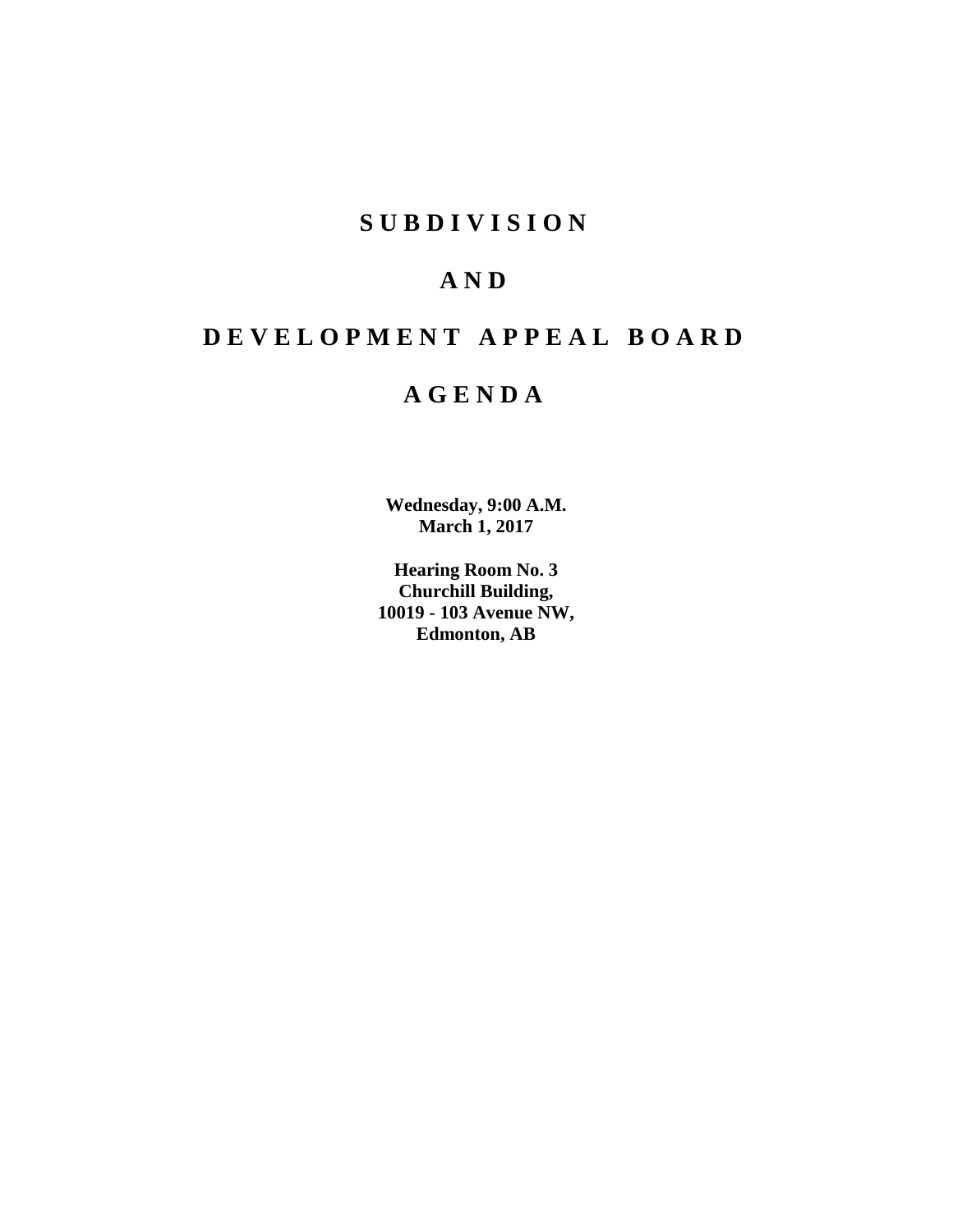# **SUBDIVISION AND DEVELOPMENT APPEAL BOARD HEARING ROOM NO. 3**

|              | 9:00 A.M.    | $SDAB-D-17-042$            | Comply with a Stop Order to cease the General<br>Industrial Use and remove all related materials<br>from the site before February 20, 2017 |
|--------------|--------------|----------------------------|--------------------------------------------------------------------------------------------------------------------------------------------|
|              |              |                            | 21451 - Fort Road NE<br>Project No.: 231010857-001                                                                                         |
|              |              |                            |                                                                                                                                            |
| $\mathbf{H}$ | 11:00 A.M.   | SDAB-D-17-043<br>WITHDRAWN | Construct a Single Detached House with front<br>attached garage, front veranda, fireplace and<br>rear uncovered deck (2.44m x 3.96m)       |
|              |              |                            | 1381 - Ainslie Wynd SW<br>Project No.: 238668895-001                                                                                       |
|              |              |                            |                                                                                                                                            |
|              | <b>NOTE:</b> |                            | Unless otherwise stated, all references to "Section numbers" refer to<br>the authority under the Edmonton Zoning Bylaw 12800.              |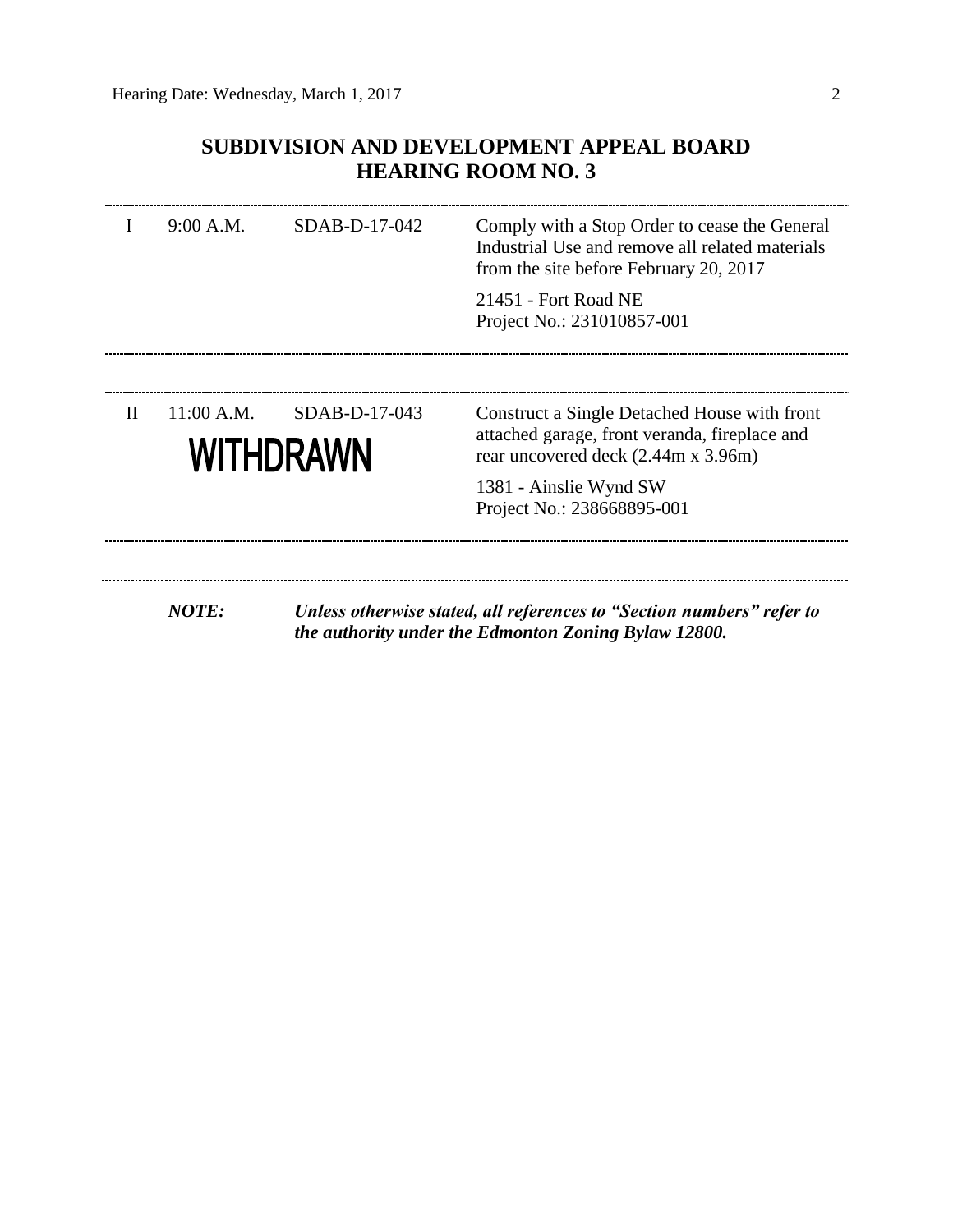| ITEM I: 9:00 A.M. |                                                        | FILE: SDAB-D-17-042                                                                                                                           |  |  |
|-------------------|--------------------------------------------------------|-----------------------------------------------------------------------------------------------------------------------------------------------|--|--|
|                   | AN APPEAL FROM THE DECISION OF THE DEVELOPMENT OFFICER |                                                                                                                                               |  |  |
|                   | <b>APPELLANT:</b>                                      |                                                                                                                                               |  |  |
|                   | <b>APPLICATION NO.:</b>                                | 231010857-001                                                                                                                                 |  |  |
|                   | <b>APPLICATION TO:</b>                                 | Comply with a Stop Order to cease the<br>General Industrial Use and remove all<br>related materials from the site before<br>February 20, 2017 |  |  |
|                   | <b>DECISION OF THE</b><br>DEVELOPMENT AUTHORITY:       | <b>Order Issued</b>                                                                                                                           |  |  |
|                   | <b>DECISION DATE:</b>                                  | January 19, 2017                                                                                                                              |  |  |
|                   | <b>DATE OF APPEAL:</b>                                 | February 1, 2017                                                                                                                              |  |  |
|                   | MUNICIPAL DESCRIPTION<br>OF SUBJECT PROPERTY:          | 21451 Fort Road NE                                                                                                                            |  |  |
|                   | <b>LEGAL DESCRIPTION:</b>                              | Plan 9925026 Lot 11                                                                                                                           |  |  |
|                   | ZONE:                                                  | <b>AG Agricultural Zone</b>                                                                                                                   |  |  |
|                   | <b>OVERLAY:</b>                                        | N/A                                                                                                                                           |  |  |
|                   | STATUTORY PLAN:                                        | N/A                                                                                                                                           |  |  |
|                   |                                                        |                                                                                                                                               |  |  |

# *Grounds for Appeal*

The Appellant provided the following reasons for appealing the decision of the Development Authority:

The Order came in the winter when ground is frozen. We therefore need adequate time at least a year to clean up. Besides, the economy is very bad such that we are trying our best to survive in this hard time, a year will therefore be reasonable to afford the necessary equipment to cleanup. I disagree with the opinion that we are using the land for industrial activities. it is just a hobby that I am keeping the items on the land.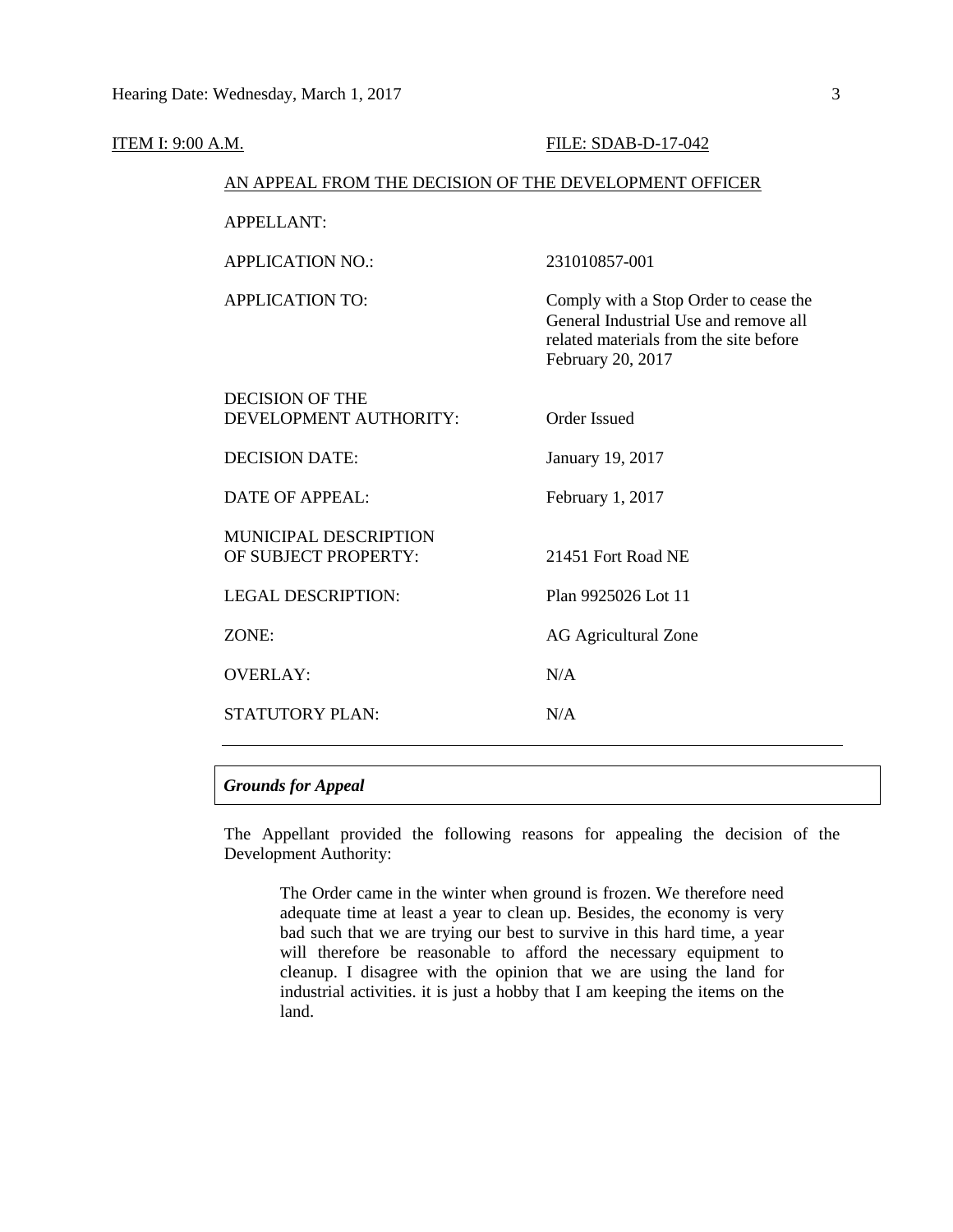## *General Matters*

### **Appeal Information:**

The *Municipal Government Act*, RSA 2000, c M-26 states the following:

### **Grounds for Appeal**

**685(1)** If a development authority

- (a) fails or refuses to issue a development permit to a person,
- (b) issues a development permit subject to conditions, or
- (c) issues an order under section 645,

the person applying for the permit or affected by the order under section 645 may appeal to the subdivision and development appeal board.

# **Appeals**

**686(1)** A development appeal to a subdivision and development appeal board is commenced by filing a notice of the appeal, containing reasons, with the board within 14 days,

- (a) in the case of an appeal made by a person referred to in section 685(1), after
	- (i) the date on which the person is notified of the order or decision or the issuance of the development permit,

# **The Stop Order is dated January 19, 2017. The Notice of Appeal was filed on February 1, 2017.**

# **Determining an Appeal**

…

The *Municipal Government Act* states the following:

# **Hearing and decision**

**687(3)** In determining an appeal, the subdivision and development appeal board

(a.1) must comply with the land use policies and statutory plans and, subject to clause (d), the land use bylaw in effect;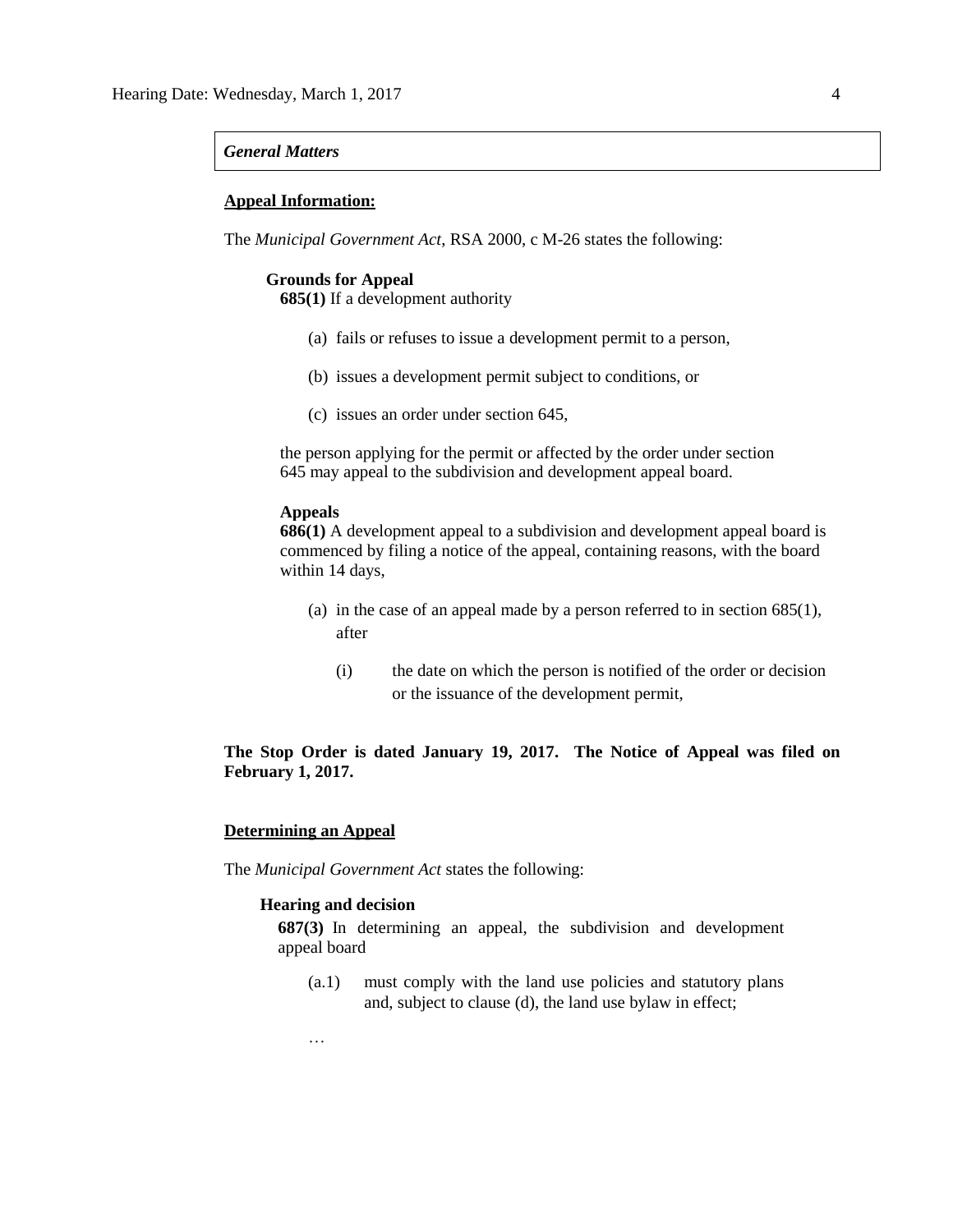- (c) may confirm, revoke or vary the order, decision or development permit or any condition attached to any of them or make or substitute an order, decision or permit of its own;
- (d) may make an order or decision or issue or confirm the issue of a development permit even though the proposed development does not comply with the land use bylaw if, in its opinion,
- (i) the proposed development would not
	- (A) unduly interfere with the amenities of the neighbourhood, or
	- (B) materially interfere with or affect the use, enjoyment or value of neighbouring parcels of land,

### and

(ii) the proposed development conforms with the use prescribed for that land or building in the land use bylaw.

### **Stop order**

**645(1)** Despite [section 545,](https://www.canlii.org/en/ab/laws/stat/rsa-2000-c-m-26/latest/rsa-2000-c-m-26.html#sec545_smooth) if a development authority finds that a development, land use or use of a building is not in accordance with

- (a) this Part or a land use bylaw or regulations under this Part, or
- (b) a development permit or subdivision approval,

the development authority may act under subsection (2).

**(2)** If subsection (1) applies, the development authority may, by written notice, order the owner, the person in possession of the land or building or the person responsible for the contravention, or any or all of them, to

- (a) stop the development or use of the land or building in whole or in part as directed by the notice,
- (b) demolish, remove or replace the development, or
- (c) carry out any other actions required by the notice so that the development or use of the land or building complies with this Part, the land use bylaw or regulations under this Part, a development permit or a subdivision approval,

within the time set out in the notice.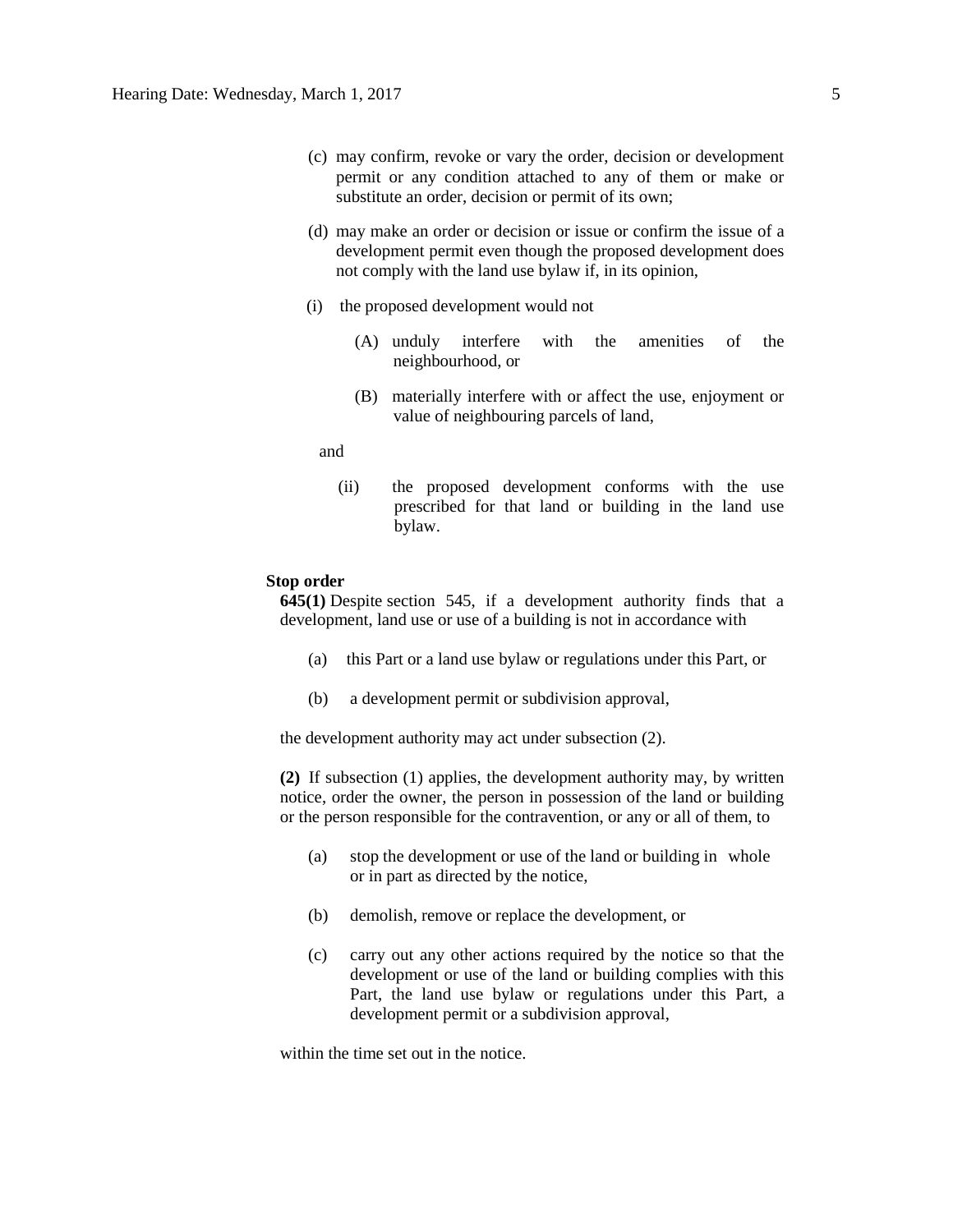**(3)** A person who receives a notice referred to in subsection (2) may appeal to the subdivision and development appeal board in accordance with [section 685.](https://www.canlii.org/en/ab/laws/stat/rsa-2000-c-m-26/latest/rsa-2000-c-m-26.html#sec685_smooth)

### **General Provisions from the** *Edmonton Zoning Bylaw:*

The subject property falls under the **AG Agricultural Zone.** Under section 610.1, the General Purpose of this zone "is to conserve agricultural and rural Uses."

**General Industrial Use** is neither a Permitted Use nor a Discretionary Use within this zone.

Section 7.5(2) provides as follows:

**General Industrial Uses** means development used principally for one or more of the following activities:

- a. the processing of raw materials;
- b. the making, manufacturing or assembling of semi-finished or finished goods, products or equipment;
- c. the cleaning, servicing, repairing or testing of materials, goods and equipment normally associated with industrial or commercial businesses or cleaning, servicing and repair operations to goods and equipment associated with personal or household use, where such operations have impacts that would make them incompatible in Nonindustrial Zones;
- d. the storage or transshipping of materials, goods and equipment;
- e. the distribution and sale of materials, goods and equipment to institutions or industrial and commercial businesses for their direct use or to General Retail Stores or other sales Uses defined in this Bylaw for resale to individual customers; or
- f. the training of personnel in general industrial operations.

This Use includes vehicle body repair and paint shops. This Use does not include Major Impact Utility Services and Minor Impact Utility Services or the preparation of food and beverages for direct sale to the public.

### *Approval Required for Development*

Section 5 of the *Edmonton Zoning Bylaw* states:

**5.1 No Person:**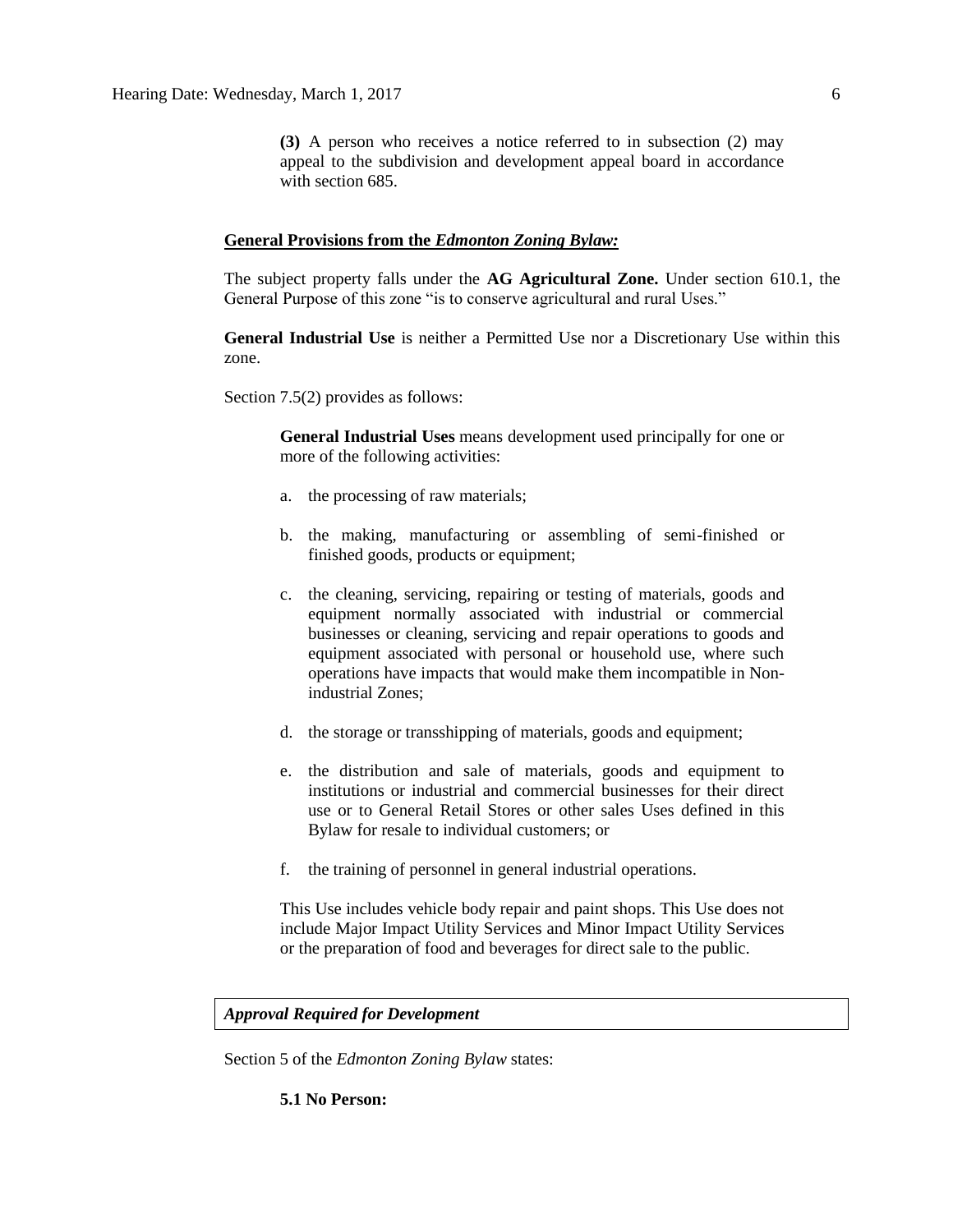- 1. shall commence, or cause or allow to be commenced, a Development without a development Permit therefor issued under the provisions of Section 12 of this Bylaw; or
- 2. shall carry on, or cause or allow to be carried on a development without a Development Permit therefor issued under Section 12 of this Bylaw.

## Notice to Applicant/Appellant

Provincial legislation requires that the Subdivision and Development Appeal Board issue its official decision in writing within fifteen days of the conclusion of the hearing. Bylaw No. 11136 requires that a verbal announcement of the Board's decision shall be made at the conclusion of the hearing of an appeal, but the verbal decision is not final nor binding on the Board until the decision has been given in writing in accordance with the *Municipal Government Act.*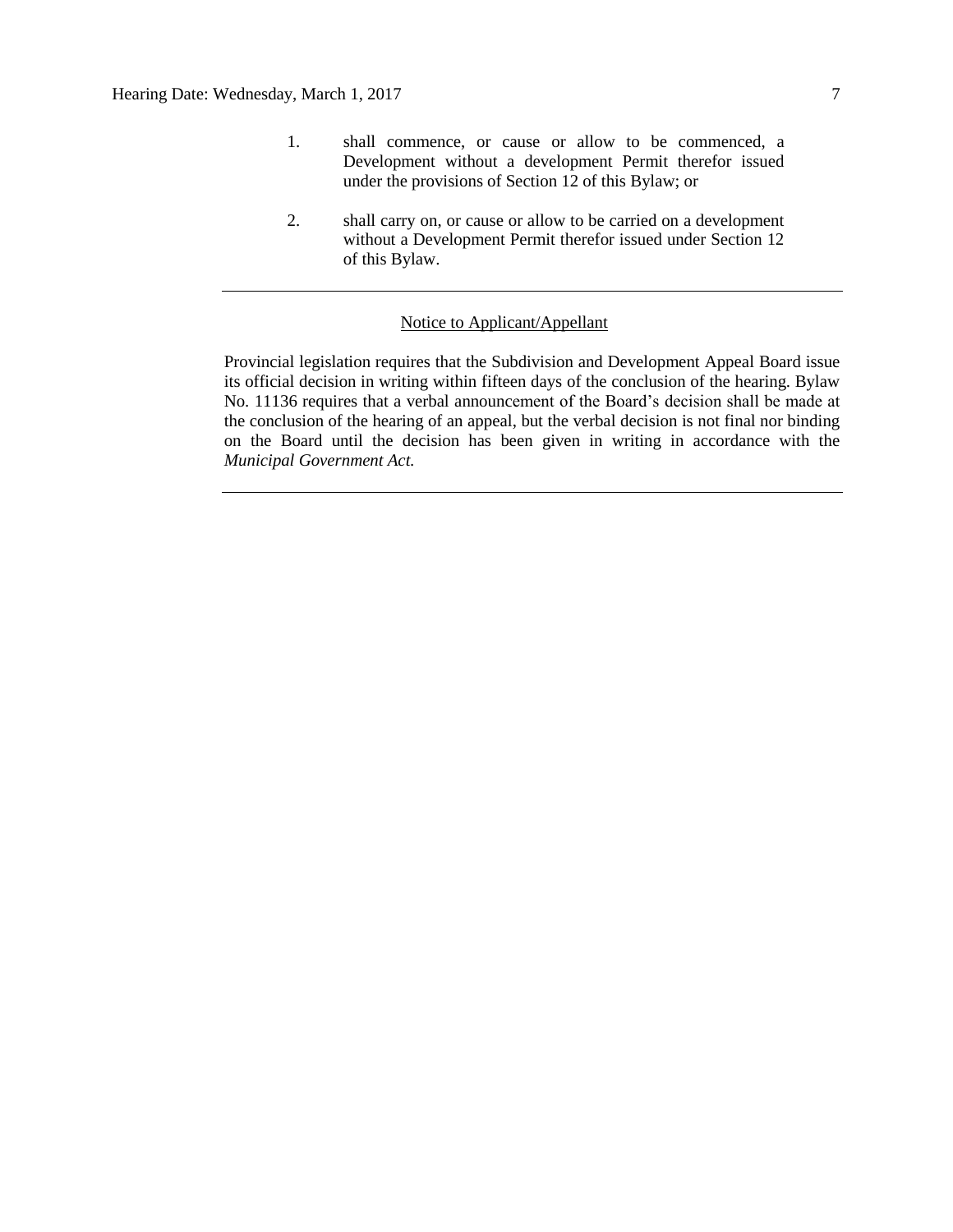

**MAILING ADDRESS:** 5th Floor, 10250 - 101 Street NW Edmonton, AB T5J 3P4

January 19, 2017

Our File: 231010857-001



Dear Sir/Madam:

An Albertan Land Title search identifies you as the registered owner(s) of the property located at 21451 - FORT ROAD NE, legally described as Plan 9925026 Lot 11.

This Property was inspected by Development Compliance Officer Michael Doyle, on November 25, 2016. City of Edmonton Development Compliance Officers have the authority to conduct site inspections and exercise development powers under Section 624 of the Municipal Government Act.

### **LAND USE INFRACTION:**

This property is zoned Agricultural Zone (AG) in accordance with Section 610 of the Edmonton Zoning Bylaw. Our investigation revealed that Use (General Industrial) has been developed without a Development Permit.

The City of Edmonton has not issued a Development Permit to develop a General Industrial Use, which is contrary to Section 5.1 of Edmonton Zoning Bylaw 12800, and Section 683 of the Municipal Government Act.

General Industrial means development used principally for one or more of the following activities:

a. the processing of raw materials;

b. the making, manufacturing or assembling of semi-finished or finished goods, products or equipment;

c. the cleaning, servicing, repairing or testing of materials, goods and equipment normally associated with industrial or commercial businesses or cleaning, servicing and repair operations to goods and equipment associated with personal or household use, where such operations have impacts that would make them incompatible in Non-industrial Zones;

d. the storage or transshipping of materials, goods and equipment;

e. the distribution and sale of materials, goods and equipment to institutions or industrial and commercial businesses for their direct use or to General Retail Stores or other sales Uses defined in this Bylaw for resale to individual customers; or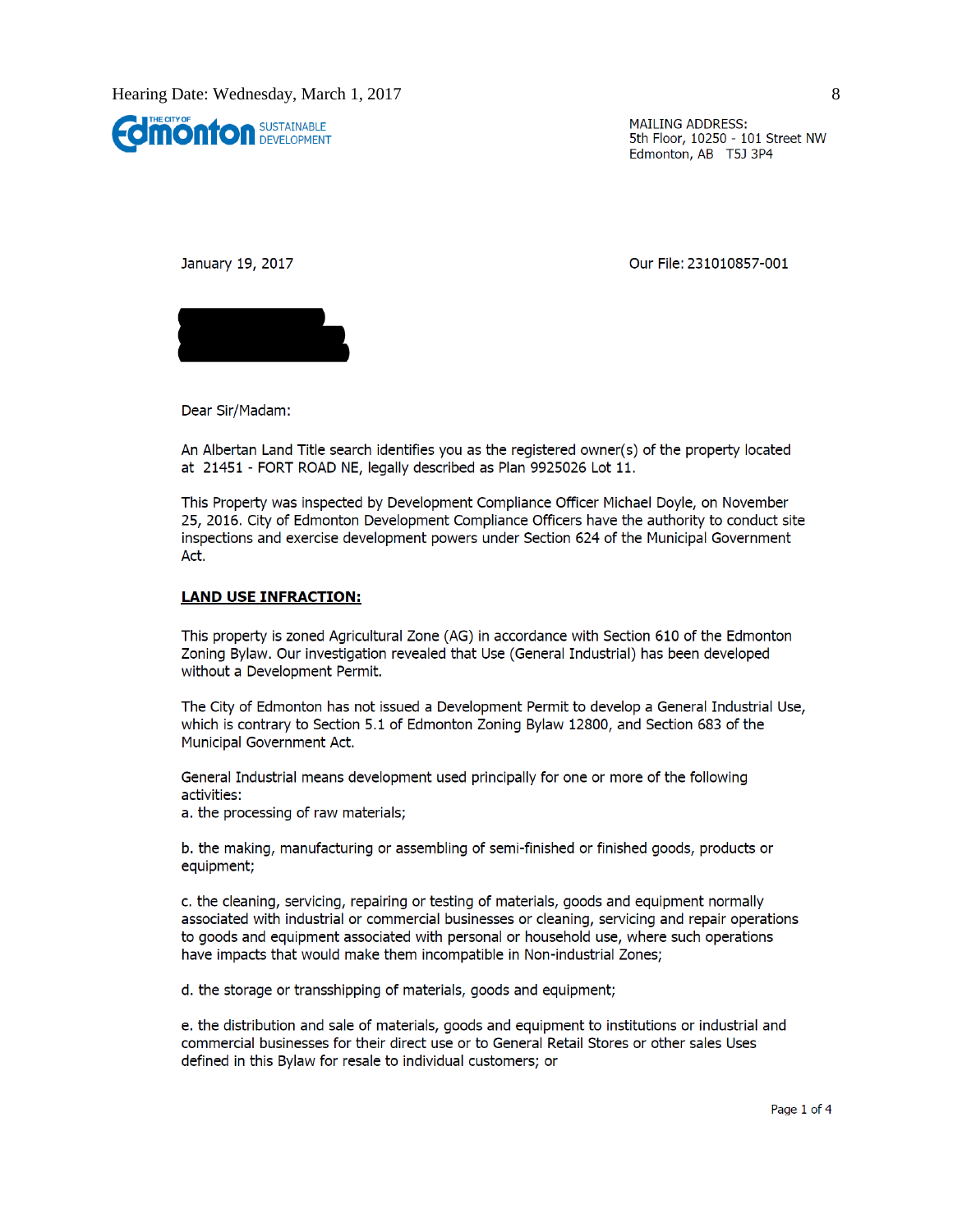Hearing Date: Wednesday, March 1, 2017

f. the training of personnel in general industrial operations.

General Industrial is neither a Permitted nor Discretionary Use in the Agricultural Zone.

# **ORDER:**

Pursuant to Section 645 of the Municipal Government Act, YOU ARE HEREBY ORDERED TO:

CEASE THE GENERAL INDUSTRIAL USE AND REMOVE ALL RELATED MATERIALS FROM THE SITE BEFORE FEBRUARY 20, 2017.

### **CONSEQUENCES FOR NON-COMPLIANCE:**

In the event that a person fails to comply with an Order issued under Section 645. Section 646 of the Municipal Government Act authorizes the City to enter on the land and take any action necessary to carry out the Order. Section 553(1)(h.1) of the Act provides that the costs and expenses of carrying out an Order may be added to the tax roll of the property. Section 566(1), subject to subsection (2), a person who is found guilty of an offence under this Act is liable to a fine of not more than \$10,000.00 or to imprisonment for not more than one year, or to both a fine and imprisonment.

The property will be inspected on February 21, 2017 to determine compliance with this Order.

Failure to comply will result in action as described in Section 646.

YOU ARE HEREBY NOTIFIED THAT IF YOU DO NOT:

1) CEASE THE GENERAL INDUSTRIAL USE AND REMOVE ALL RELATED MATERIALS FROM THE SITE BEFORE FEBRUARY 20, 2017.

the City may carry out the Order by entering onto the land and performing remedial actions pursuant to Section 646, and all the costs and expenses in doing so will be added to the tax roll pursuant to Section 553(1)(h.1) of the Municipal Government Act R.S.A. 2000.

Following are Sections 553, 645, 646, 683, 685 and 686 of the Municipal Government Act, R.S.A. 2000, c.M-26.1, which provides you with the right to appeal this Order and enables the City to add all costs associated with this action to the tax roll of the property.

If you have any questions in regards to this matter, please contact the writer at 780-423-5374.

Regards,

**Michael Doyle** Development and Zoning **Development Services** Phone Number: 780-423-5374 Email Address: Michael.Doyle@edmonton.ca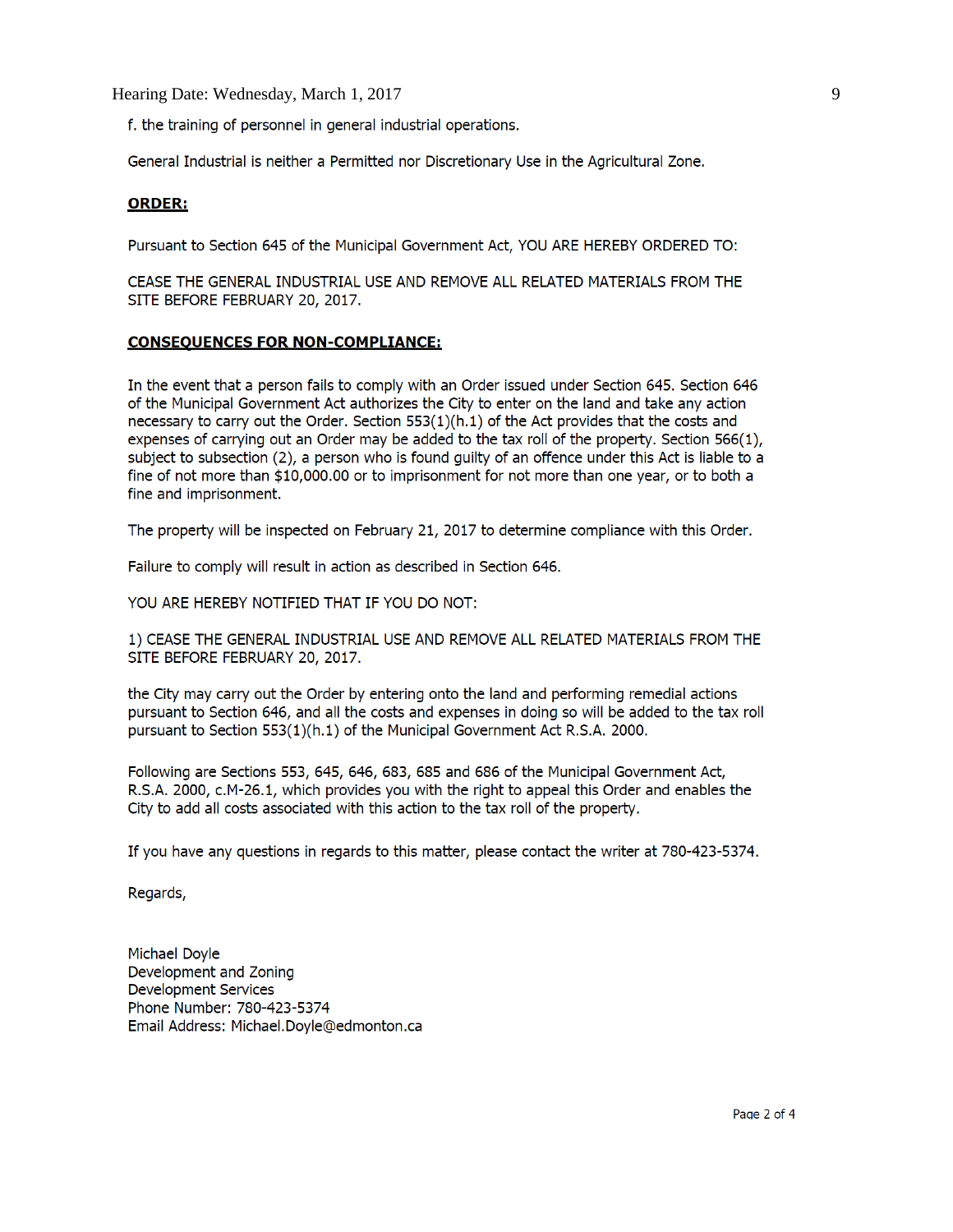| <b>Adding</b>                       | 553(1) A council may add the following amounts to the tax roll of a parcel of land:                                                                                                                                                                                                                                                                                                                                                         |
|-------------------------------------|---------------------------------------------------------------------------------------------------------------------------------------------------------------------------------------------------------------------------------------------------------------------------------------------------------------------------------------------------------------------------------------------------------------------------------------------|
| Amounts<br>Owing to tax<br>roll     | (a) unpaid costs referred to in section 35(4) or 39(2) relating to service connections<br>of a municipal public utility that are owing by the owner of the parcel;                                                                                                                                                                                                                                                                          |
|                                     | (b) unpaid charges referred to in section 42 for a municipal utility service provided to<br>the parcel by a municipal public utility that are owing by the owner of the parcel;                                                                                                                                                                                                                                                             |
|                                     | (c) unpaid expenses and costs referred to in section 549(3), if the parcel?s owner<br>contravened the enactment or bylaw and the contravention occurred on all or a<br>part of the parcel;                                                                                                                                                                                                                                                  |
|                                     | (d), (e) repealed 1999 c11 s35;                                                                                                                                                                                                                                                                                                                                                                                                             |
|                                     | (f) costs associated with tax recovery proceedings related to the parcel;                                                                                                                                                                                                                                                                                                                                                                   |
|                                     | (g) if the municipality has passed a bylaw making the owner of a parcel liable for<br>expenses and costs related to the municipality extinguishing fires on the parcel,<br>unpaid costs and expenses for extinguishing fires on the parcel;                                                                                                                                                                                                 |
|                                     | $(g.1)$ if the municipality has passed a bylaw requiring the owner or occupant of a<br>parcel to keep the sidewalks adjacent to the parcel clear of snow and ice, unpaid<br>expenses and costs incurred by the municipality for removing the snow and ice<br>in respect of the parcel;                                                                                                                                                      |
|                                     | (h) unpaid costs awarded by a composite assessment review board under section<br>468.1 or the Municipal Government Board under section 501, if the composite<br>assessment review board or the Municipal Government Board has awarded costs<br>against the owner of the parcel in favour of the municipality and the matter<br>before the composite assessment review board or the Municipal Government<br>Board was related to the parcel: |
|                                     | $(h.1)$ the expenses and costs of carrying out an order under section 646;                                                                                                                                                                                                                                                                                                                                                                  |
|                                     | (i) any other amount that may be added to the tax roll under an enactment.                                                                                                                                                                                                                                                                                                                                                                  |
| Stop order                          | <b>645(1)</b> Despite section 545, if a development authority finds that a development, land<br>use or use of a building is not in accordance with                                                                                                                                                                                                                                                                                          |
|                                     | (a) this Part or a land use bylaw or regulations under this Part, or                                                                                                                                                                                                                                                                                                                                                                        |
|                                     | (b) a development permit or subdivision approval,                                                                                                                                                                                                                                                                                                                                                                                           |
|                                     | the development authority may act under subsection (2).                                                                                                                                                                                                                                                                                                                                                                                     |
|                                     | (2) If subsection (1) applies, the development authority may, by written notice, order the<br>owner, the person in possession of the land or building or the person responsible for<br>the contravention, or any or all of them, to                                                                                                                                                                                                         |
|                                     | (a) stop the development or use of the land or building in whole or in part as<br>directed by the notice,                                                                                                                                                                                                                                                                                                                                   |
|                                     | (b) demolish, remove or replace the development, or                                                                                                                                                                                                                                                                                                                                                                                         |
|                                     | (c) carry out any other actions required by the notice so that the development or<br>use of the land or building complies with this Part, the land use bylaw or<br>regulations under this Part, a development permit or a subdivision approval,<br>within the time set out in the notice.                                                                                                                                                   |
|                                     | (3) A person who receives a notice referred to in subsection (2) may appeal to the<br>subdivision and development appeal board in accordance with section 685.                                                                                                                                                                                                                                                                              |
| <b>Enforcement of</b><br>stop order | <b>646(1)</b> If a person fails or refuses to comply with an order directed to the person under<br>section 645 or an order of a subdivision and development appeal board under<br>section 687, the municipality may, in accordance with section 542, enter on the<br>land or building and take any action necessary to carry out the order.                                                                                                 |
|                                     | (2) A municipality may register a caveat under the Land Titles Act in respect of an order<br>referred to in subsection (1) against the certificate of title for the land that is the<br>subject of the order.                                                                                                                                                                                                                               |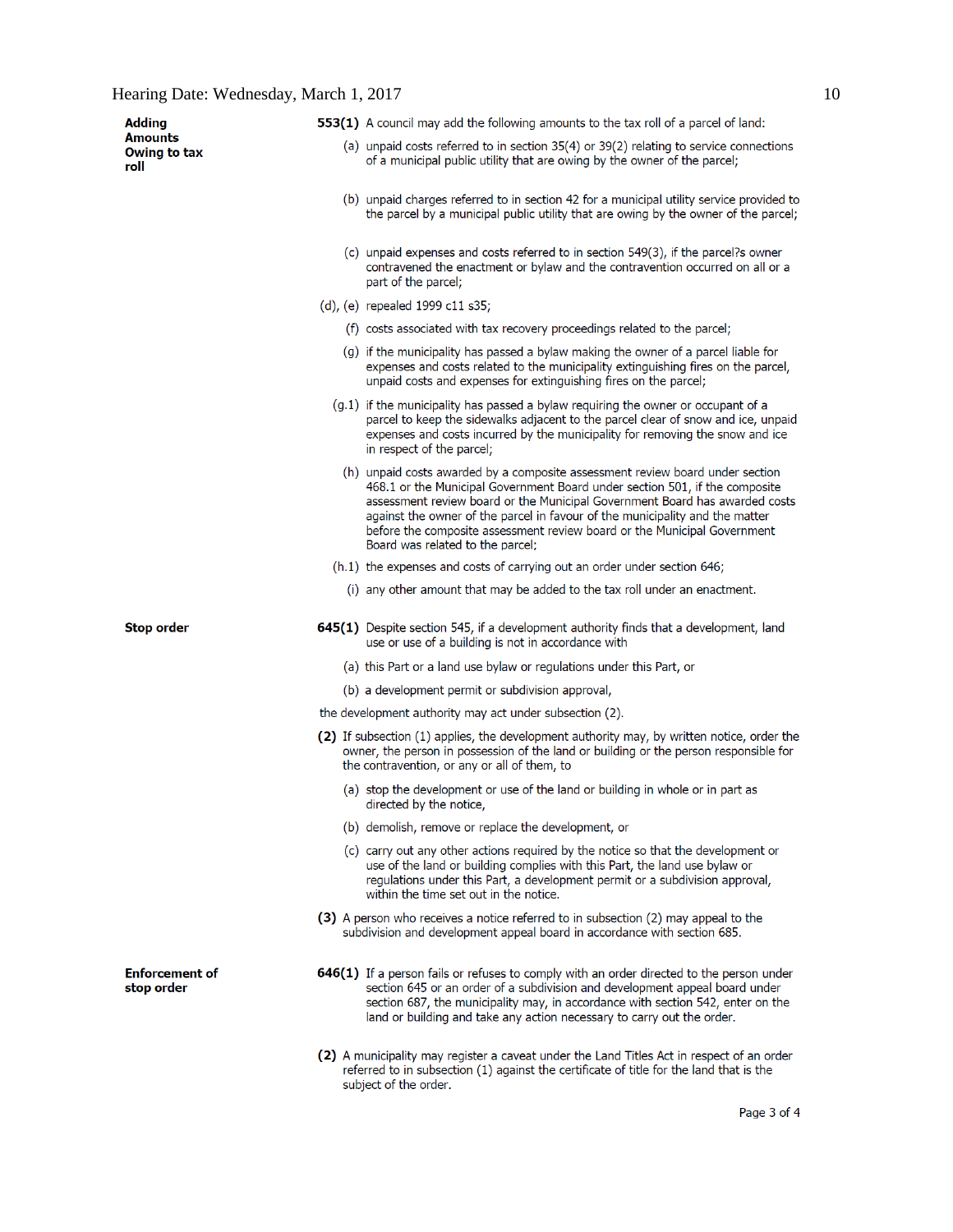# Hearing Date: Wednesday, March 1, 2017 11

|                    |     | (3) If a municipality registers a caveat under subsection (2), the municipality must<br>discharge the caveat when the order has been complied with.                                                                               |  |
|--------------------|-----|-----------------------------------------------------------------------------------------------------------------------------------------------------------------------------------------------------------------------------------|--|
| Permit             | 683 | Except as otherwise provided in a land use bylaw, a person may not commence<br>any development unless the person has been issued a development permit in<br>respect of it pursuant to the land use bylaw.                         |  |
| <b>Grounds for</b> |     | <b>685(1)</b> If a development authority                                                                                                                                                                                          |  |
| appeal             |     | (a) fails or refuses to issue a development permit to a person,                                                                                                                                                                   |  |
|                    |     | (b) issues a development permit subject to conditions, or                                                                                                                                                                         |  |
|                    |     | (c) issues an order under section 645,                                                                                                                                                                                            |  |
|                    |     | the person applying for the permit or affected by the order under section 645 may appeal<br>to the subdivision and development appeal board.                                                                                      |  |
|                    |     | (2) In addition to an applicant under subsection (1), any person affected by an order,<br>decision or development permit made or issued by a development authority may<br>appeal to the subdivision and development appeal board. |  |
|                    |     | (3) Despite subsections (1) and (2), no appeal lies in respect of the issuance of a<br>development permit for a permitted use unless the provisions of the land use bylaw<br>were relaxed, varied or misinterpreted.              |  |
| <b>Appeals</b>     |     | 686(1) A development appeal to a subdivision and development appeal board is<br>commenced by filing a notice of the appeal, containing reasons, with the board<br>within 14 days,                                                 |  |
|                    |     | (a) in the case of an appeal made by a person referred to in section 685(1), after                                                                                                                                                |  |
|                    |     | (i) the date on which the person is notified of the order or decision or the<br>issuance of the development permit, or                                                                                                            |  |
|                    |     | (ii) if no decision is made with respect to the application within the 40-day<br>period or within any extension under section 684, the date the period or<br>extension expires,                                                   |  |
|                    | or  |                                                                                                                                                                                                                                   |  |
|                    |     | (b) in the case of an appeal made by a person referred to in section 685(2), after<br>the date on which the notice of the issuance of the permit was given in<br>accordance with the land use bylaw.                              |  |
|                    |     | (2) The subdivision and development appeal board must hold an appeal hearing within<br>30 days after receipt of a notice of appeal.                                                                                               |  |
|                    |     | (3) The subdivision and development appeal board must give at least 5 days? notice in<br>writing of the hearing                                                                                                                   |  |
|                    |     | (a) to the appellant,                                                                                                                                                                                                             |  |
|                    |     | (b) to the development authority whose order, decision or development permit is the<br>subject of the appeal, and                                                                                                                 |  |
|                    |     | (c) to those owners required to be notified under the land use bylaw and any other<br>person that the subdivision and development appeal board considers to be<br>affected by the appeal and should be notified.                  |  |
|                    |     | (4) The subdivision and development appeal board must make available for public<br>inspection before the commencement of the hearing all relevant documents and<br>materials respecting the appeal, including                     |  |
|                    |     | (a) the application for the development permit, the decision and the notice of<br>appeal, or                                                                                                                                      |  |
|                    |     | (b) the order under section 645.                                                                                                                                                                                                  |  |
|                    |     | (5) In subsection (3), "owner" means the person shown as the owner of land on the<br>assessment roll prepared under Part 9.                                                                                                       |  |
|                    |     |                                                                                                                                                                                                                                   |  |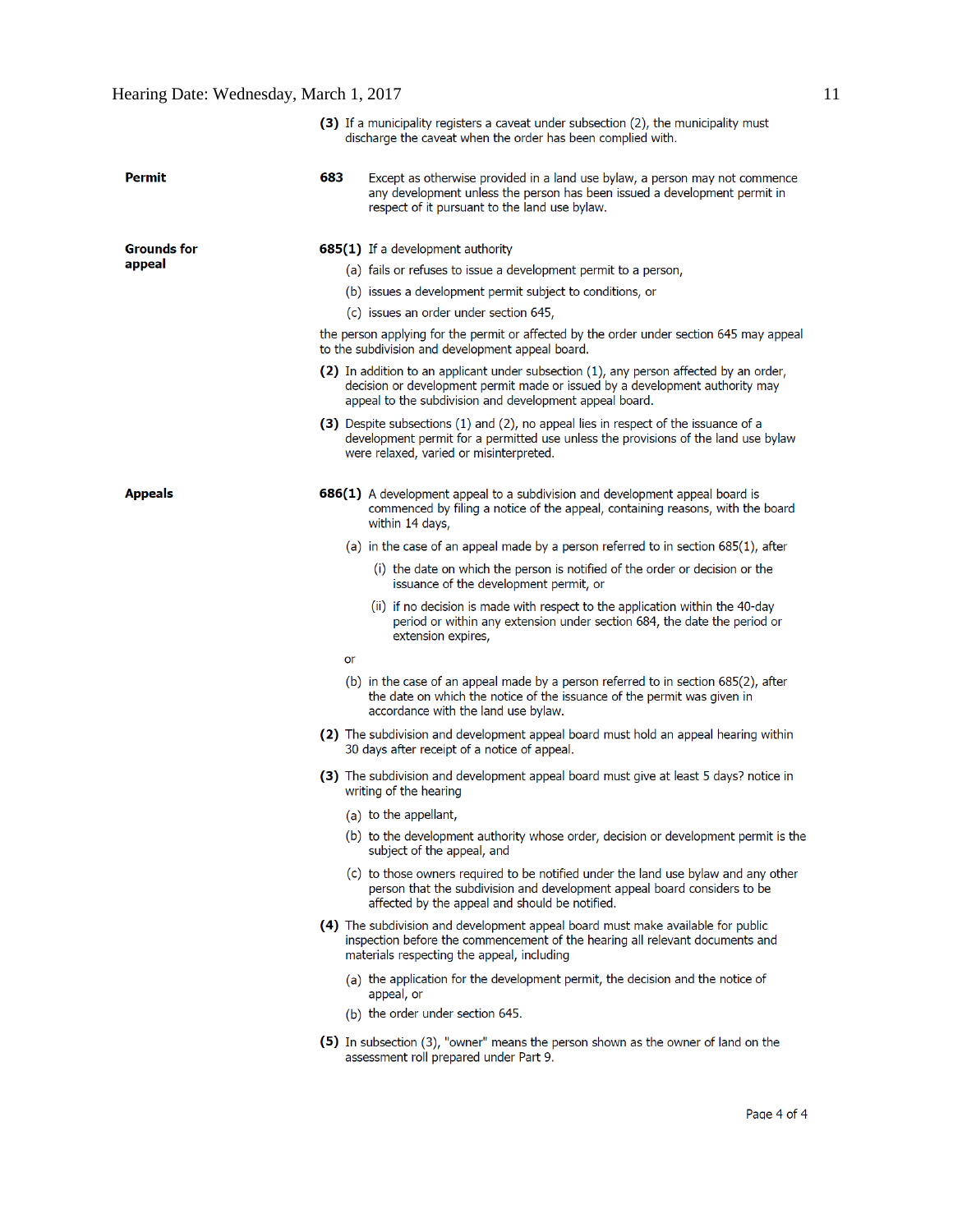